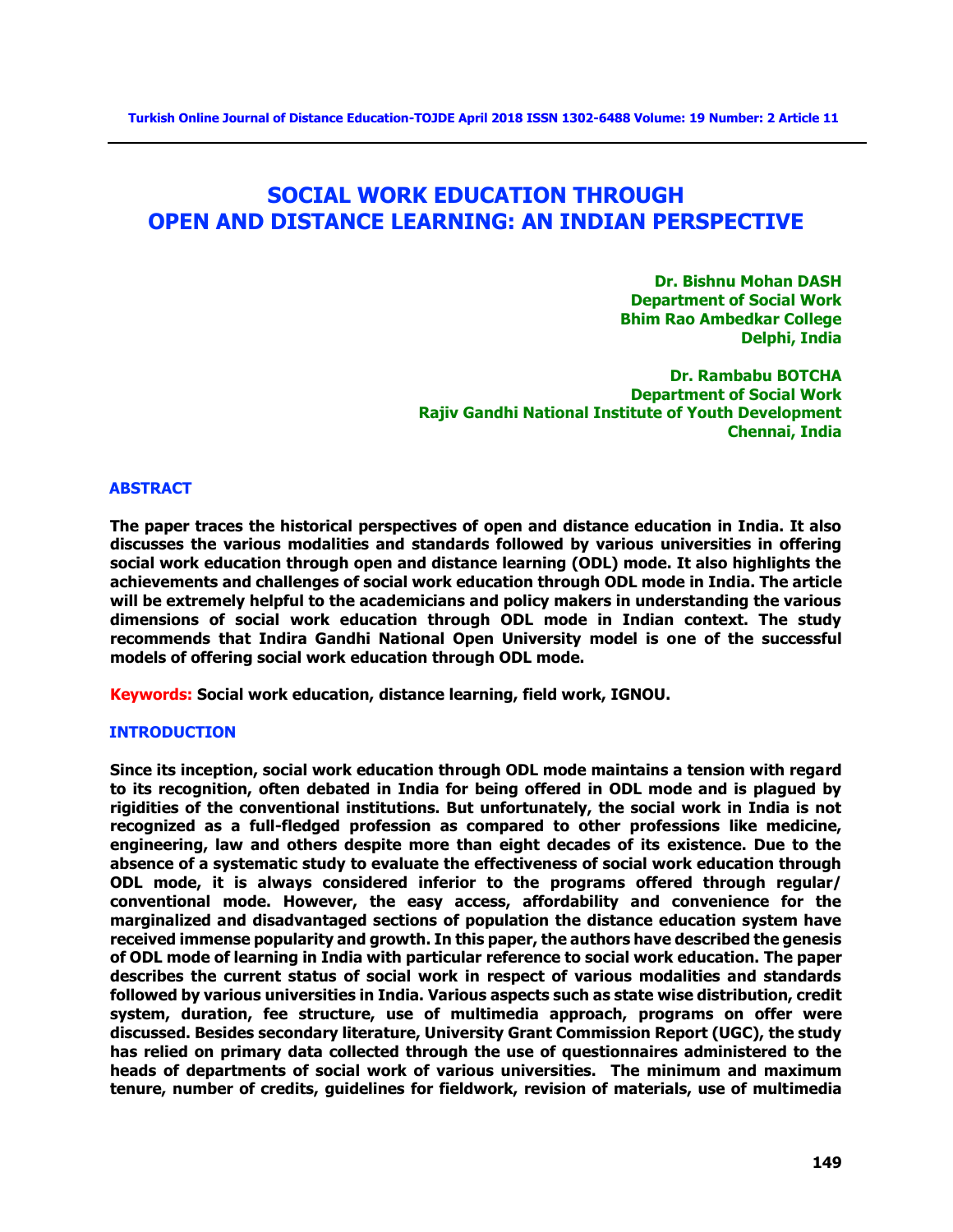**materials of various universities has been covered in the paper. Besides that, the achievements and challenges of social work education through ODL mode have been highlighted.**

#### **CONCEPT OF OPEN AND DISTANCE LEARNING**

**Open', 'distance' or 'flexible' learning, all terms used to describe alternatives to traditional taught courses-where the teacher and student interact directly through face to face contact (Horwath and Shardlow, 2000). It can be described as an organized educational activity which is based on the use of teaching materials in which constraints of study are minimized either in terms of access, time and pace, methods of study or any combination of these. In Open and Distance Learning mode, the learner can select his/her own place of study and gets relaxation in selecting his/her courses. The term 'open' in the open and distance learning system incorporates all the measures that encourage wide spread access to, and participation in education. In ODL, there is no full time face to face class room education. The teachers and learners interact at a distance. Occasionally, the learner meets the teachers in face to face counseling sessions. There is an educational organization which takes care of designing, preparation and delivery of learning materials to the learners. These are also called 'selfinstructional material' or' self – learning material' (Goel and Goel, 2009 cited in Aara, 2013). This system of learning has tried to remove barriers to learning such as entrance requirements, time constraints, program and course structure, lack of finance, geographical distance, and social and cultural factors, such as age, gender, ethnicity, and class, that have closed off and prevented attendance at the 'traditional 'system of learning. Open learning improves access to education, as it intends to be in line with the learning centered philosophies, creating flexible learning opportunities for a broad range of people from a wide range of backgrounds to enable them and empower them to have choice about how, when and where one learns (Bourn and Bottle, 2005; Collins, 2007; and Horwath and Shardlow,2000)** 

**Zigerell (1984) states distance education is a form of instruction characterized "by the physical separation of teacher from student, except for the occasional face-to-face meeting allowed for by some projects." He points out that distance education differs from correspondence courses in that it "presupposes opportunities for student interaction, whether live or mediated, as well as for student independence." He also provides a distinction between distance education and distance learning, the former being the process and the latter focusing on the receiving end of distance education. According to the American Association of University Professors (1998), distance education is "the process whereby the education of a student occurs in circumstances where the educator and student are geographically separated, and the communication across the distance is accomplished by one or more forms of technology" (p. 34). Derrick (2003) defined distance education as simply any form of instructional delivery in which the student and teacher are not physically in the same location.** 

## **DISTANCE EDUCATION IN THE GLOBAL CONTEXT: AN OVERVIEW**

**The history of distance education is more than a century old. The institutionalized distance education, largely based on correspondence was established in Russia as early as 1850(Schlosser, 2002). Later a number of correspondence teaching polytechnic institutes came into existence in the Soviet Union in the 1920s and early 1930s. There are other examples of purpose–built providers of post-secondary distance education courses which include the Toussaint and Langenscheidt Institute in Berlin (established in 1856) and the Swedish Libert Hermonds Institute established in 1898 with over 150,000 students each year at times (Schlosser, 2002). Probably the University of London was the first university to enroll students in a distance mode since 1858. In United States of America, Illinois State University in 1874; University of Chicago in 1891; University of Queensland in 1911 created new trends in distance education system by offering correspondence education to external students.**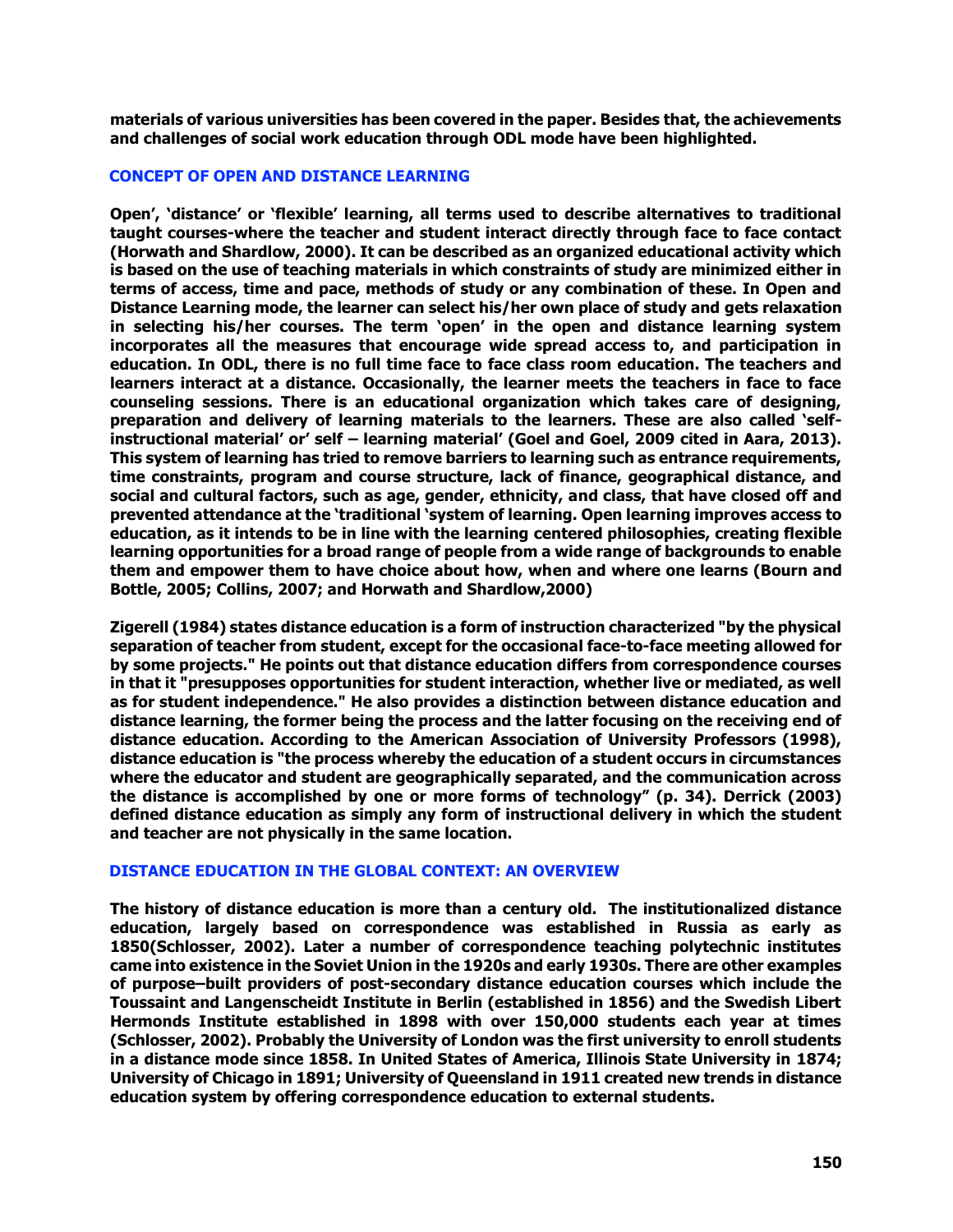**In the United States, Canada and Australia, social work education through distance mode is offered since the early 1970s. The James Madison University, Virginia and the University of South Dakota, USA began social work education through distance learning in 1977 in consultation with the national council of social work education- the accrediting body. Similarly, the University of Moncton and the Maritime school of social work in Canada began to work jointly on a project aimed at de- centralizing social work education. In UK, distance learning in Social Work was first introduced in the Caledonian certificates in social service scheme in 1980-81 which was supported by six colleges and Universities (Srivastava, 2002 cited in Saumya, 2013). The guiding force for starting social work education through ODL mode is rooted in core principles of the profession: social justice, equality, and service to oppressed population (Abels, 2005; Metropolitan State College of Denver [MSCD]), Social Work Department, 2002 cited in Barclay, 2012). The economic and/or geographical barriers, and lack of opportunities for underserved communities created the need for alternative way for delivery of social work education (Abels, 2005; Raymond, 2005) Allen & Seaman (2008) also mentioned that higher fuel costs and flexibility to accommodate work and family schedules also motivated for enrolling in online courses.** 

#### **HISTORICAL PERSPECTIVES OF OPEN AND DISTANCE LEARNING IN INDIA**

**Due to the expanding base of elementary and secondary education after India's independence, the demand for higher education got increased. About five decades ego the policy makers felt the need of distance education in order to expand the base of higher education. Further the University Grants Commission in its report (1956-1960) suggested for starting up evening colleges, correspondence courses and award of external degrees. The Planning Commission, Government of India in its Third Five Year Plan emphasized the need for the introduction of correspondence education in the country. In the light of the observations made by the Planning Commission the Central Advisory Board on Education recommended the setting up of an Expert Committee under the chairmanship of Dr. D.S. Kothari, the then Chairman of UGC, to look into the proposal of introducing correspondence courses. The Expert Committee recommended the institution of correspondence courses in view of the greater flexibility, economic viability and innovative methods of imparting education. The committee also suggested that correspondence courses in India should be administered by the universities only and in the first instance, by one University, viz., the University of Delhi as a pilot project. So, in the year 1962 the University of Delhi established school of Correspondence courses and continuing education (now known as school of open learning, University of Delhi). The introduction of distance education in India further got impetus when the Education Commission (1964-66) highlighted the importance of correspondence education as a solution to the increasing pressure demands of higher education. During 1970-80 witnessed the growth and spread of correspondence course institutes named as directorates of distance education/centers of distance education to offer education through ODL mode. The Ministry of Human Resource Development, Government of India in its National Policy on Education (1986) highlighted the importance of Open University (OU) to further democratize opportunities for higher education and make it accessible to those residing in the remote regions of the country. Thus a new chapter in the field of distance education was created with the establishment of Dr. BR Ambedkar Open University, Hyderabad in 1982, followed by the establishment of Indira Gandhi National Open University (IGNOU) at the national level by an act of Parliament of India in 1985. Subsequently in 1987, Nalanda Open University (NOU) Patna, Bihar and Vardhman Mahaveer Open University (VMOU), Kota, Rajasthan was opened followed by Yashwantrao Chavan Maharashtra Open University (YCMOU), Nashik, Maharashtra was established in 1989.**

**Indira Gandhi National Open University besides offering programs of education and training through distance mode also acted for the promotion, coordination of the open and distance**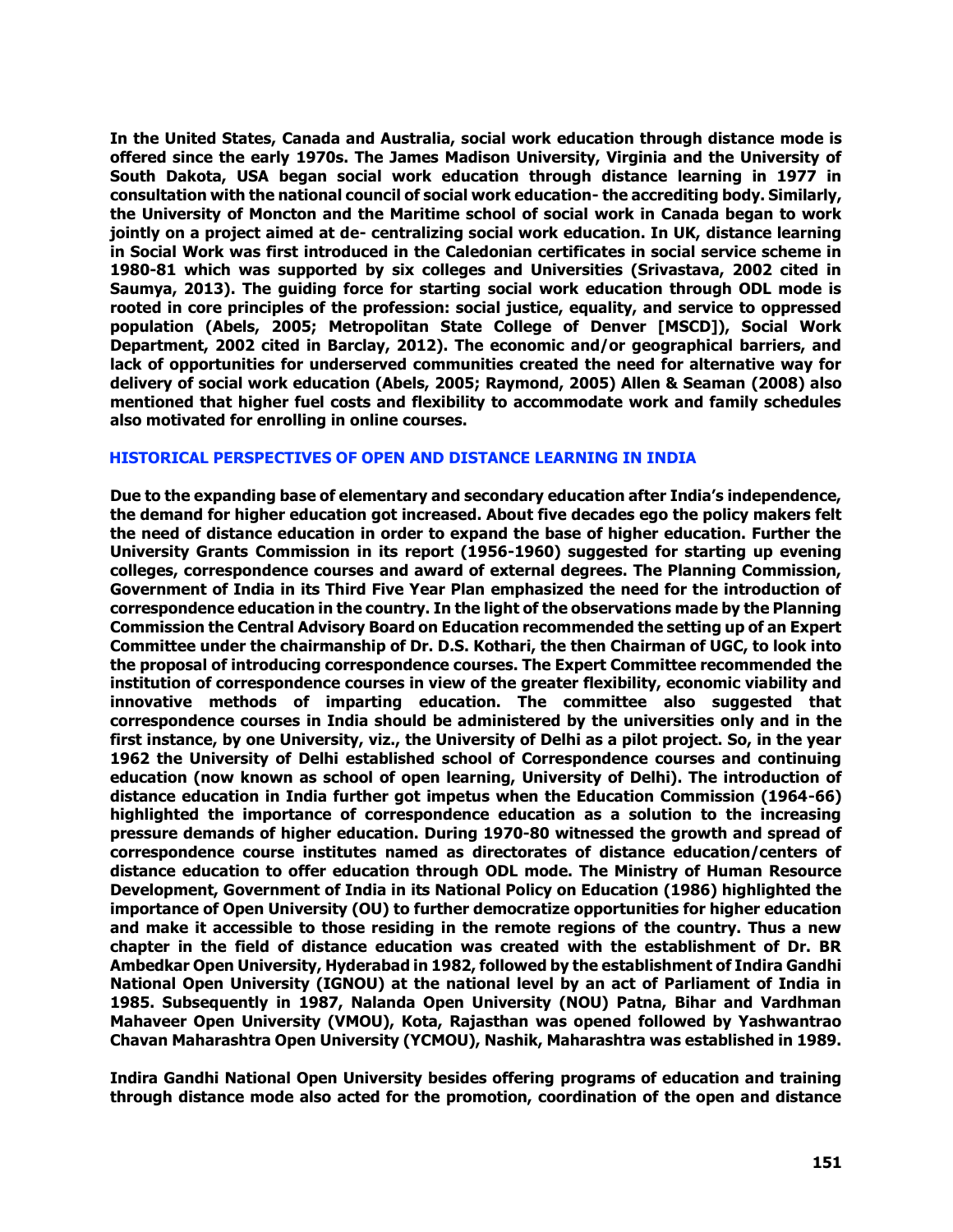**education system in the country and determining standards in such systems as it was bestowed powers by the Indian parliament. Accordingly, the Distance Education Council (DEC) was set up by IGNOU in 1991 as a statutory body under IGNOU Act which became operational in 1992. Due to the initiatives of the DEC and its interactions with various state governments, several open universities came into existence. Besides that, the Distance Education Council (DEC) took several initiatives for promotion, coordination and maintenance of standards of open and distance education system in the country. DEC has developed guidelines for regulating the establishment and operation of ODL institutions in the country.**

**The Madhava Menon committee (2010) constituted by the Ministry of Human Resource Development, Government of India recommended the new regulatory body i.e. Distance Education Council of India (DECI) for regulation of standards of education imparted through ODL mode. As an interim measure the regulatory authority of IGNOU is shifted to UGC vide MHRD order dated 29th December, 2012.**

**As on date (UGC Report, 2017) there are 17 single mode open universities (The data on single mode open universities is available with the University Grants Commission till the year 2010) in India having a network of about 11,000 study centers and about 70,000 academic counselors to support the learning needs of the students. The open Universities in India offer various kinds of programs viz. general courses, vocational courses, professional as well as technical courses.**

**Distance mode programs in dual mode Universities started with the Delhi University which started offering programs as correspondence courses in the year 1962. As on date there are about 250 distance education institutions in the dual mode universities and institutions which are offering programs through distance mode There are about 22 lakhs students who have enrolled in the DEIs of dual mode universities. The table given below reflects the year wise growth of ODL Institutions in the country.**

| Year             | <b>Dual Mode</b>  | <b>Single Mode OUs</b> | <b>Total Distance</b> |  |  |
|------------------|-------------------|------------------------|-----------------------|--|--|
|                  | Universities/     |                        | <b>Education</b>      |  |  |
|                  | <b>Institutes</b> |                        | <b>Institutions</b>   |  |  |
| 1962             |                   |                        |                       |  |  |
| 1975             | 22                | -                      | 22                    |  |  |
| 1982             | 34                |                        | 35                    |  |  |
| 1085             | 38                | 2                      | 40                    |  |  |
| 1990             | 46                | 5                      | 51                    |  |  |
| 2000             | 70                | 9                      | 79                    |  |  |
| 2005             | 106               | 13                     | 119                   |  |  |
| 2010             | 242               | 14                     | 256                   |  |  |
| Source-UGC, 2017 |                   |                        |                       |  |  |

**Table 1. Year wise growth of ODL Institutions in the Country**

**The enrolment of students in the ODL mode has increased over the period since the establishment distance education program started by Delhi University in 1962. With the total enrolment of 1,112 students in 1962, it increased to 29,500 students in 1970-71. Further it.**

**Increased significantly during the next two decades to about 6 lakh in 1990-91. In 2000-01, there were about 14 lakhs students studying through distance mode which further went up to about 18 lakhs students in 2005-06. The student enrolment further rose to about 37 lakhs in the year 2009-10. Thus, with fresh enrolment in ODL programs at approximately 40 lakh annually, the share of distance education in the GER is about 22-23%, which is significant (UGC 2017).**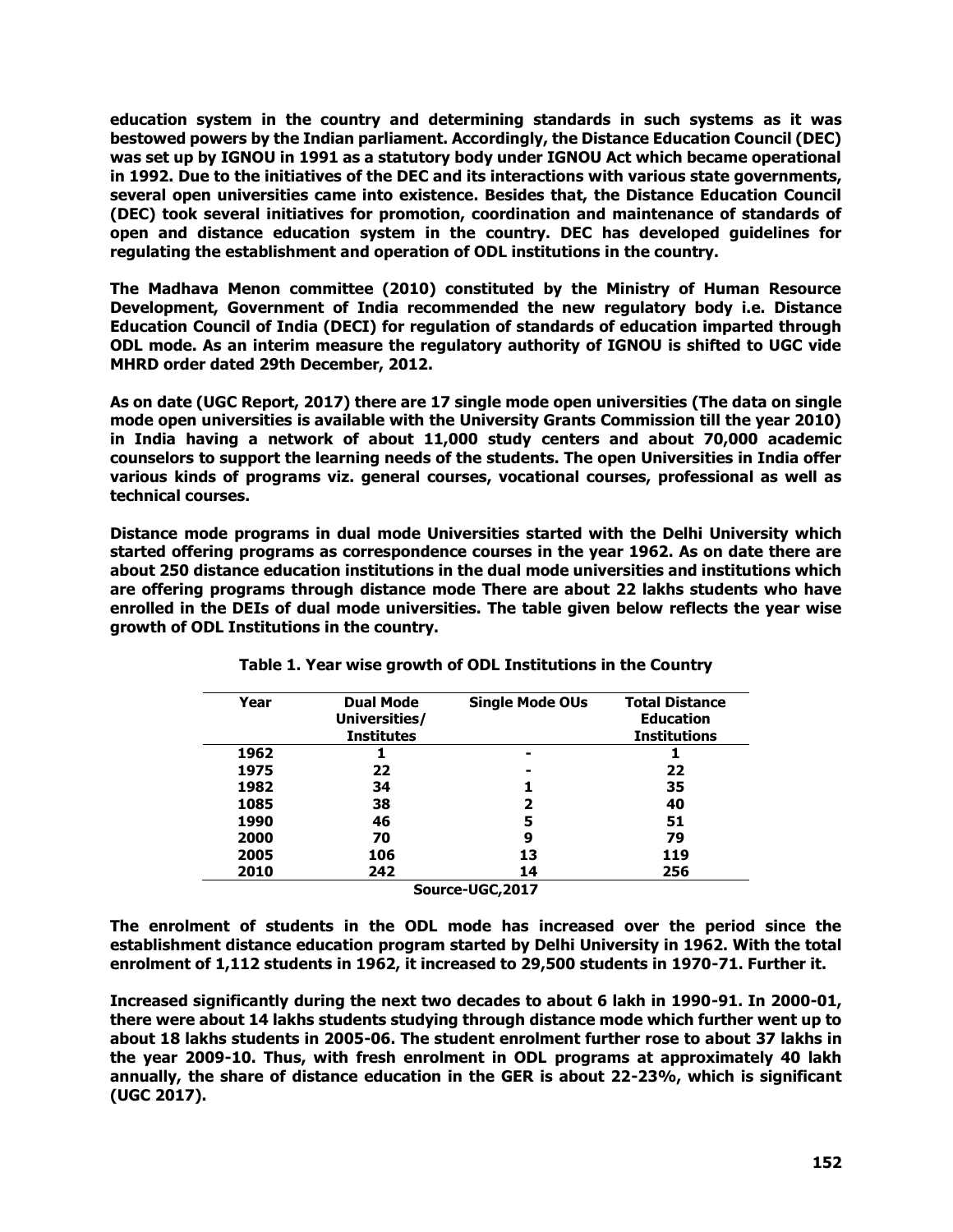#### **GROWTH AND DEVELOPMENT OF SOCIAL WORK EDUCATION THROUGH ODL IN INDIAN CONTEXT**

**In the case of India, the social work institutions are concentrated mostly in urban areas and the need to reach the rural and the tribal areas can be fulfilled through distance learning. Besides, there has been a growing criticism of the elitist and urban slant in social work education (University Grants Commission Second Review Committee on Social Work Education, 1975). The existing systems of higher education have not been very accessible to persons in disadvantaged positions whether socially, geographically or economically. In terms of access and affordability social work through ODL (Open and Distance Learning) has the potential to impart training to the disadvantaged sections of the society. Besides, it offers the learners the flexibility of learning at ones pace, and working and studying at the same time. Social Work programs were offered in the conventional mode of education till the year 2004, when it began to be offered in the open and distance learning mode by IGNOU and later by some of the state open Universities. The BSW and MSW program at IGNOU (Indira Gandhi National Open University, New Delhi) was developed in response to requests from social service agencies across the country. The MSW program in IGNOU was started in 2008 also offered in Nepal and Ethiopia both in Hindi and English medium. The BSW Program was launched in the year 2004 also being offered both in the Hindi and English medium. (Saumya, 2013). Besides IGNOU, other Universities also started offering social work education through ODL mode (see table 3). Ramana (2012) reports because of high fee structures of the selffinanced institutions, distance education in social work is getting promoted as many consider it as the most economical and best option of receiving a post graduate degree in social work. In 2004, IGNOU launched the Bachelor in Social Work (BSW) program through ODL. (Thomas, 2013). This is the first social work program launched through ODL in India. The school of social work in IGNOU is the first school in India.**

**Gradually, the number of universities offering social work education through ODL has increased.** 

**Till date only 25 Universities in India offer social work education through open and distance learning. These universities are located in 14 states and most of them are confined to their jurisdiction of their states only. Out of these, only 2 universities offer education at the M. Phil and PhD level. Except one institution, all the institutes' offers master's degree in Social work and only 7 universities/Institutions offer Bachelor degree in Social Work. Out of these 25 universities, only IGNOU is being the central university and others are mostly state universities and private institutions. In India more than 256 institutes/universities offer various courses through ODL mode, but only 25 institutes offer social work courses. Modalities and Standards of Social Work education through ODL Mode**

#### **Duration and Credits of the MSW Program**

**In general, there is an element of flexibility in ODL than conventional education in the duration, weightage for fieldwork, exam schedule, fee, etc. Since the learners for ODL programs would be from a variety of categories such as women, working people, backward classes, persons with multiple tasks, etc. they have to been given such flexibility. Learners should feel that they could complete the program within the maximum time period prescribed.**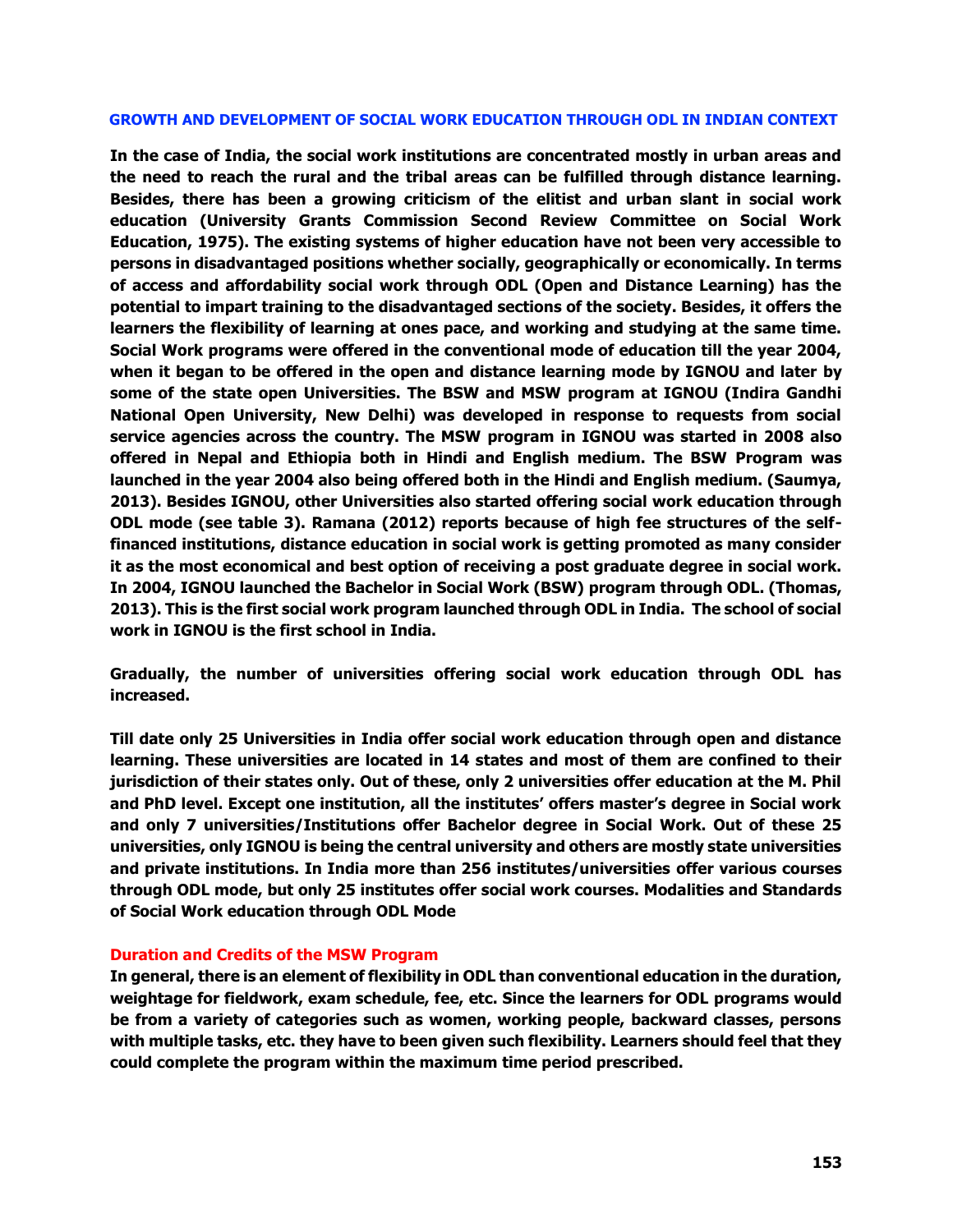| Sl. No | <b>Name of the University</b> | <b>Duration of the Program</b> |                |                |
|--------|-------------------------------|--------------------------------|----------------|----------------|
|        |                               | <b>Minimum</b>                 | <b>Maximum</b> | <b>Credits</b> |
|        | <b>IGNOU</b>                  | 2 Years                        | 5 Years        | 66             |
|        | <b>UOU</b>                    | 2 Years                        | <b>6 Years</b> | 62             |
| 3      | <b>ANU</b>                    | 2 Years                        | 5 Years        | $\blacksquare$ |
| 4      | Alagappa                      | 2 Years                        | 5 Years        | -              |
| 5      | <b>TNOU</b>                   | 2 Years                        | 8 Years        | 64             |
| 6      | <b>MPBOU</b>                  | 2 Years                        | 5 Years        | ٠              |
|        | <b>UPRTOU</b>                 | 2 Years                        | <b>4 Years</b> |                |
| 8      | <b>CU</b>                     | 2 Years                        |                | -              |
| 9      | TMV                           | 2 Years                        |                |                |

**Table 2. Duration and Credits of the MSW Program in some selected Universities**

**Information was obtained from Indira Gandhi National Open University (IGNOU), Uttarakhand Open University (UOU), Acharya Nagarjuna University (ANU), Alagappa University, Tamil Nadu Open University (TNOU), Madhya Pradesh Bhoj Open University, UP Rajarshi Tandon Open University (UPRTOU), Chattisgarh University (CU), and Tilak Maharashtra Vidyapeet (TMV). The research uncovers (Table 2) that in majority of the responding universities 2 years are required to complete Masters of Social Work (MSW) education. Four institutes reported that a maximum duration of 5-year are allocated to a student to complete MSW. While one institute reported that it allows 6 years to complete MSW, the maximum duration is 4-year and 8-year respectively for two separate institutions. Hence, this research has shown that there is no uniform pattern in deciding the maximum duration for completing MSW program. It would be ideal if the maximum duration was kept at 5 years. However, based on the nature of the learners who are enrolled for these programs, it can be varying from university to university and state to state, decided by the respective university authorities.** 

#### **Programs on Offer**

**Several Open Universities in India are offering programs ranging from certificate to Ph.D program through ODL mode. Social work programs are also designed in India to be offered at various levels such as certificate, diploma, bachelor, master, pre-doctoral and doctoral. Among the 25 open universities in India, most of them have focused on offering social work programs at Master's level only.** 

**In order to understand the status of social work programs on offer, the researcher had obtained relevant information. The findings reveal that all the nine (100.00%) universities are offering social work program at post-graduation level. However, the only university offering social work programs ranging from certificate to doctoral degrees is IGNOU.** 

## **Material to Facilitate the Learners**

**Based on the nature of the mode of delivery, there is a need to provide adequate guidance materials to the learners. In ODL, apart from self-learning materials, the institutions need to provide sufficient inputs through program guide, fieldwork manual, fieldwork journal, etc. The fieldwork manual should guide and direct the learners what to do, how to do and when to do. A detailed fieldwork manual is essential to increase the effectiveness of fieldwork.**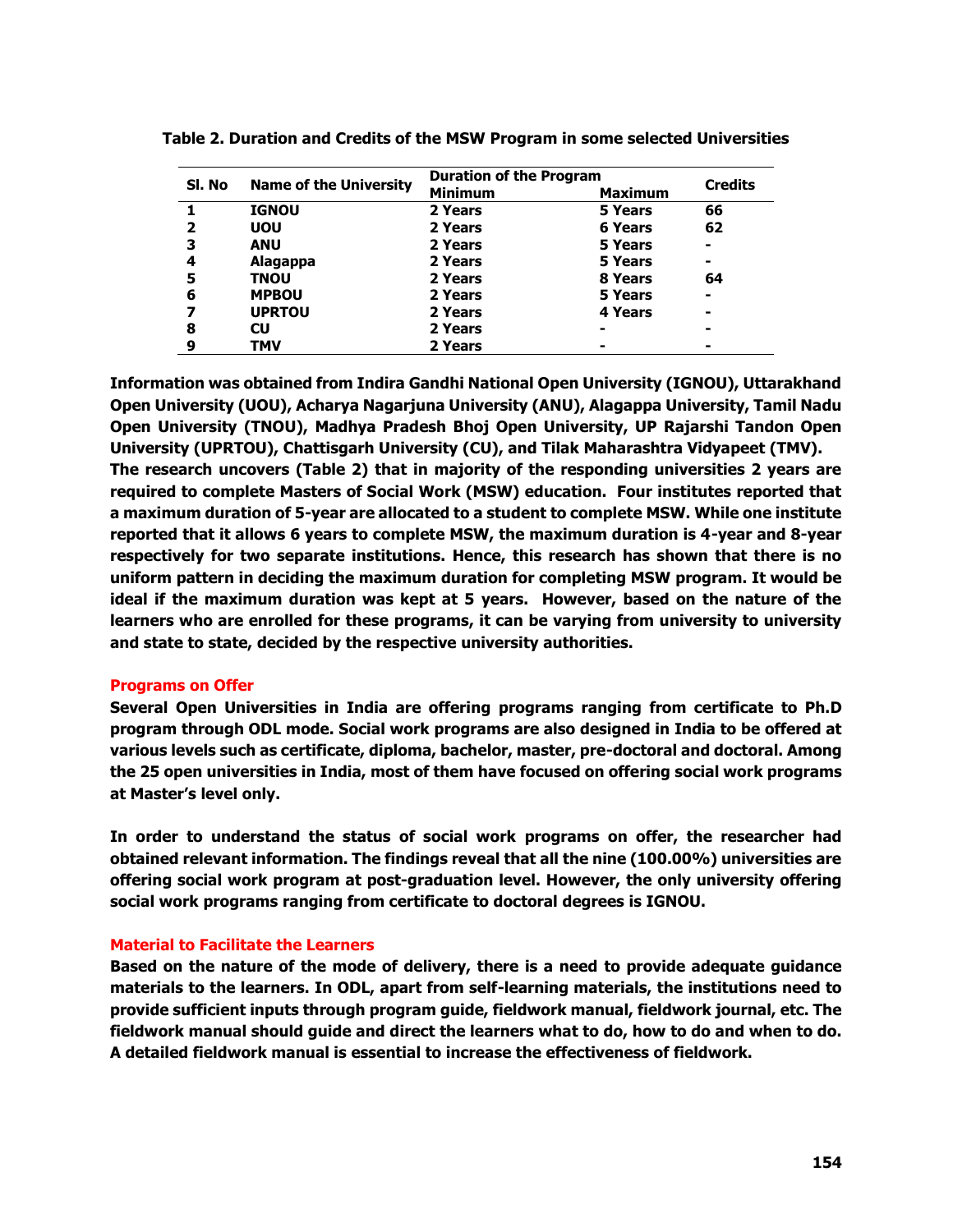

**Figure 1. Material to facilitate the Learners**

**With regard to the provision of fieldwork manuals and fieldwork journals by the universities offering social work programs, the researcher collected information from all the six universities and the results are presented in the Figure (1). The data shows that more than half (78.00%) of the institutions have not provided any fieldwork manual or journal. Among the responding universities, two of them, which represent 22 per cent reported that they are facilitating their students with fieldwork manuals and journals, which will help them carry out their fieldwork in a systematic manner. Others may be providing some kind of direction to them to complete the fieldwork.** 

**Some of the universities have clear written guidelines in their social work syllabus itself stating that one student has to make 10 observational visits. For this, the students have to choose an NGO and conduct 45 days fieldwork. After completion of the fieldwork, the student will be eligible to submit the report to the university. There will not be any fieldwork supervisor for the student. Without giving proper guidance either through a document or fieldwork supervision, some universities are completing their fieldwork component successfully.** 

# **Fee Structure for MSW Program**

**As far as the fee structure is concerned, it should be nominal for any program of study since the learners who approach ODL system are often from poor economic conditions with no facilities for higher education, or drop outs for the lack of financial support. Comparatively, the fee in ODL should be lesser than the fee in conventional education. Since social work is a professional program and there is a fieldwork component, the fee will be a little higher than Master's programs in other disciplines.** 



**Figure 2. Fee Structure for MSW**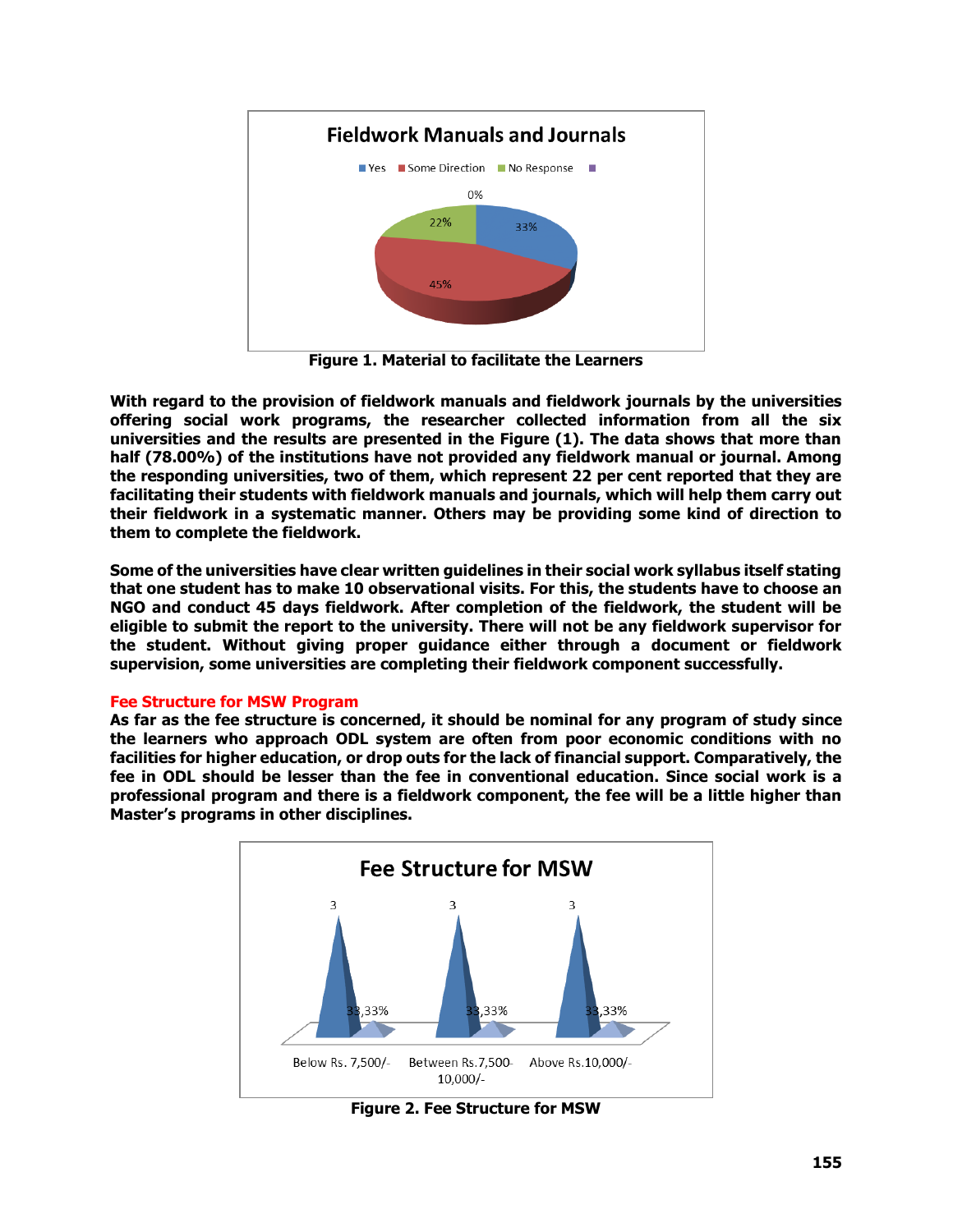**In order to understand the fee structure of the MSW program in various universities, the researcher obtained the information presented in the fig (2), which reveals that equal number of universities is following different fee structure. Among the nine responding universities considered for research, 3 of them which represents 33.33 per cent, charge less than Rs.7,500/- per annum; while three other universities charge between Rs.7,500/- to 10,000/-, and the rest three charge more than Rs.10,000/- per annum. Hence, it can be deduced that there is no uniform fee structure in the universities offering social work programs. The same has been found for Bachelor's degree programs too. Therefore, there has to be some sort of introspection among these universities to discuss and follow uniform fee structure.** 

## **State Wise Distribution of Universities Offering Social Work through ODL**

**According to the data available from the University Grants Commission (UGC) there are 25 universities offering social work through ODL in India. In fact, some of them are not really offering through ODL mode but mostly through correspondence education, which is completely different from ODL mode of delivery. The state wise distribution of universities presented in Table 5.1 shows social work education programs offered via the ODL mode in 21 universities scattered over 14 states.** 

| through ODL Mode |                       |                                  |     |                      |                                  |
|------------------|-----------------------|----------------------------------|-----|----------------------|----------------------------------|
| SI.              | Name of the           | No of                            | SI. | Name of the          | No of                            |
| No               | State                 | <b>Universities/Institutions</b> | No  | <b>State</b>         | <b>Universities/Institutions</b> |
|                  | <b>Andhra Pradesh</b> | 02                               | 8   | <b>Maharashtra</b>   | 02                               |
| 2                | Haryana               | 01                               | 9   | <b>Nagaland</b>      | 01                               |
| з                | Karnataka             | 01                               | 10  | Rajasthan            | 02                               |
| 4                | Chhattisgarh          | 01                               | 11  | <b>Tamil Nadu</b>    | 05                               |
| 5                | <b>Delhi</b>          | 01                               | 12  | <b>Uttarakhand</b>   | 01                               |
| 6                | Odisha                | 01                               | 13  | <b>Uttar Pradesh</b> | 03                               |
|                  | <b>MadhyaPradesh</b>  | 02                               | 14  | <b>West Bengal</b>   | 02                               |

**Table 3. State Wise Distribution of Universities/Institutions offering Social Work education through ODL Mode**

**In India, the maximum number of Universities/Institutions is located in the state of Tamil Nadu followed by Uttar Pradesh. Maharashtra, Madhya Pradesh, Rajasthan, West Bengal and Maharashtra have two universities/institution each. The rest of the states have one university each. However, given the vast geographical and demographical landscape of India with hugely populated 29 states and 7 union territories, the number of universities delivering social work program via ODL is meagre. If all the state open universities take initiatives to offer quality social work education through ODL program then all the states could be well covered. It is to be mentioned here that IGNOU, the largest Open University in India, having reach to all the states and union territories in the country is offering social work education through distance mode in various study centers.**

## **Reaching the Unreached: The IGNOU Effort**

**The School of Social Work at IGNOU started offering social work programs from 2004 and has reached the unreached in the country with its programs of study. It reaches to large number of learners through its regional centers (RCs) and study centers located throughout the states and union territories.**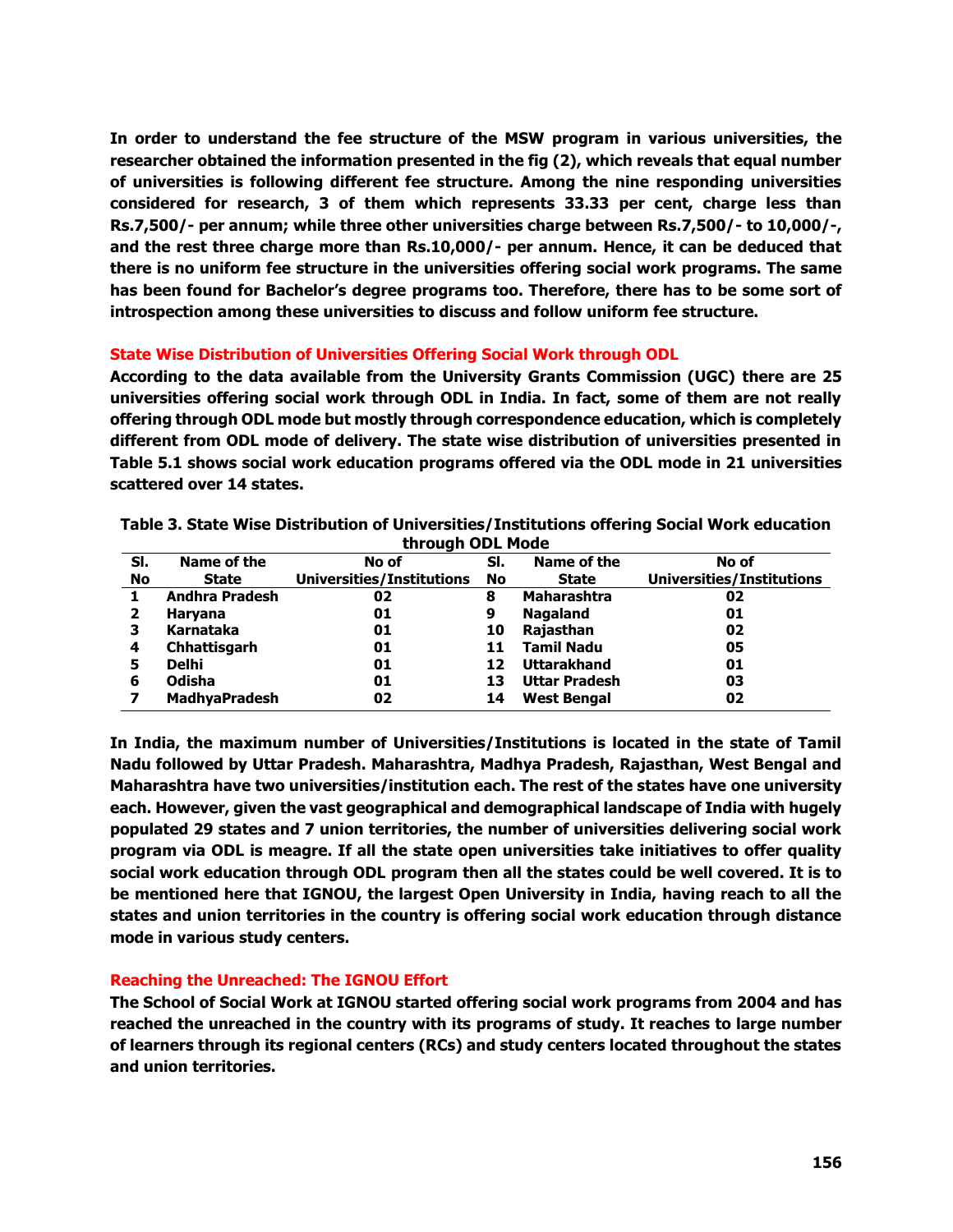| SI. No | State / U.T                         | RC-<br><b>IGNOU</b> | SI.<br><b>No</b> | State / U.T             | RC-<br><b>IGNOU</b> |
|--------|-------------------------------------|---------------------|------------------|-------------------------|---------------------|
|        |                                     |                     |                  |                         |                     |
| 1      | Andaman & Nicobar<br><b>Islands</b> | 1                   | 17               | <b>Maharashtra</b>      | 3                   |
| 2      | <b>Andhra Pradesh</b>               | 3                   | 18               | <b>Manipur</b>          | 1                   |
| 3      | <b>Arunachal Pradesh</b>            | 1                   | 19               | Meghalaya               | 1                   |
| 4      | Assam                               | 2                   | 20               | <b>Mizoram</b>          | 1                   |
| 5      | <b>Bihar</b>                        | 4                   | 21               | <b>Nagaland</b>         | 1                   |
| 6      | Chandigarh                          | 1                   | 22               | New Delhi               | 3                   |
| 7      | Chhattisgarh                        | 1                   | 23               | Orissa                  | 2                   |
| 8      | Goa                                 | 1                   | 24               | <b>Pondicherry</b>      |                     |
| 9      | Gujarat                             | 2                   | 25               | Punjab                  | 1                   |
| 10     | Haryana                             | 1                   | 26               | Rajasthan               | 2                   |
| 11     | <b>Himachal Pradesh</b>             | 1.                  | 27               | <b>Sikkim</b>           | 1                   |
| 12     | Jammu and Kashmir                   | 2                   | 28               | <b>Tamil Nadu</b>       | 2                   |
| 13     | <b>Jharkhand</b>                    | 2                   | 29               | Tripura                 | 1                   |
| 14     | Karnataka                           | 2                   | 30               | Uttar<br><b>Pradesh</b> | 4                   |
| 15     | Kerala                              | з                   | 31               | Uttarakhand             | 1                   |
| 16     | Madhya Pradesh                      | 2                   | 32               | West Bengal             | 3                   |

**Table 4. Social Work Education through IGNOU Regional Centers**

**Source: Gracious Thomas, Social Work Education through Distance Learning in India: A Reality, in Bhatt and Pathare (Eds: 2015), Social Work Education and Practice Engagement, New Delhi, Shipra Publications, New Delhi.**

**School of Social Work, IGNOU, has reached all the states with its 56 regional centers in India with an equal distribution of having minimum one center in every state (Table 5). While Uttar Pradesh and Bihar have 4 regional centers each, Andhra Pradesh, Maharashtra, Delhi, and Kerala each have 3 regional centers and the other states and union territories either have one or two regional centers. Every regional center in turn have hundreds of study centers; these study centers are facilitated by the regional centers and other supports and services are provided by the headquarters, IGNOU.**

## **Using Multimedia in ODL**

**The universities are keen to harness the potential of information and communication technology (ICT) for teaching-learning process. IGNOU uses multi-media approach to impart education to the learners. The knowledge acquired through self-learning materials is supplemented and reinforced by audio-video components and counseling sessions conducted at the study centers to remove the apprehensions (if any) faced during this learning process. The multimedia approach for instruction followed by IGNOU comprises:**

- **1. Self-instructional Written Material: Printed study material (written in selfinstructional style) for both theory and practical components of the programs are supplied to the learners in batches of blocks for every course (on an average one block per credit). A block, which comes in the form of a booklet usually, comprises of 3 to 5 units;**
- **2. Audio-Visual Material Aids: The learning package contains audio and video CDs, which have been produced by the University Clarification and enhancement of understanding of the course material given to the learners. A video program is normally of 25-30 minutes' duration. The video cassettes are screened at the study centers during specific sessions, which are duly notified for the benefit of the learners. The video programs are also telecast on national networks mainly through**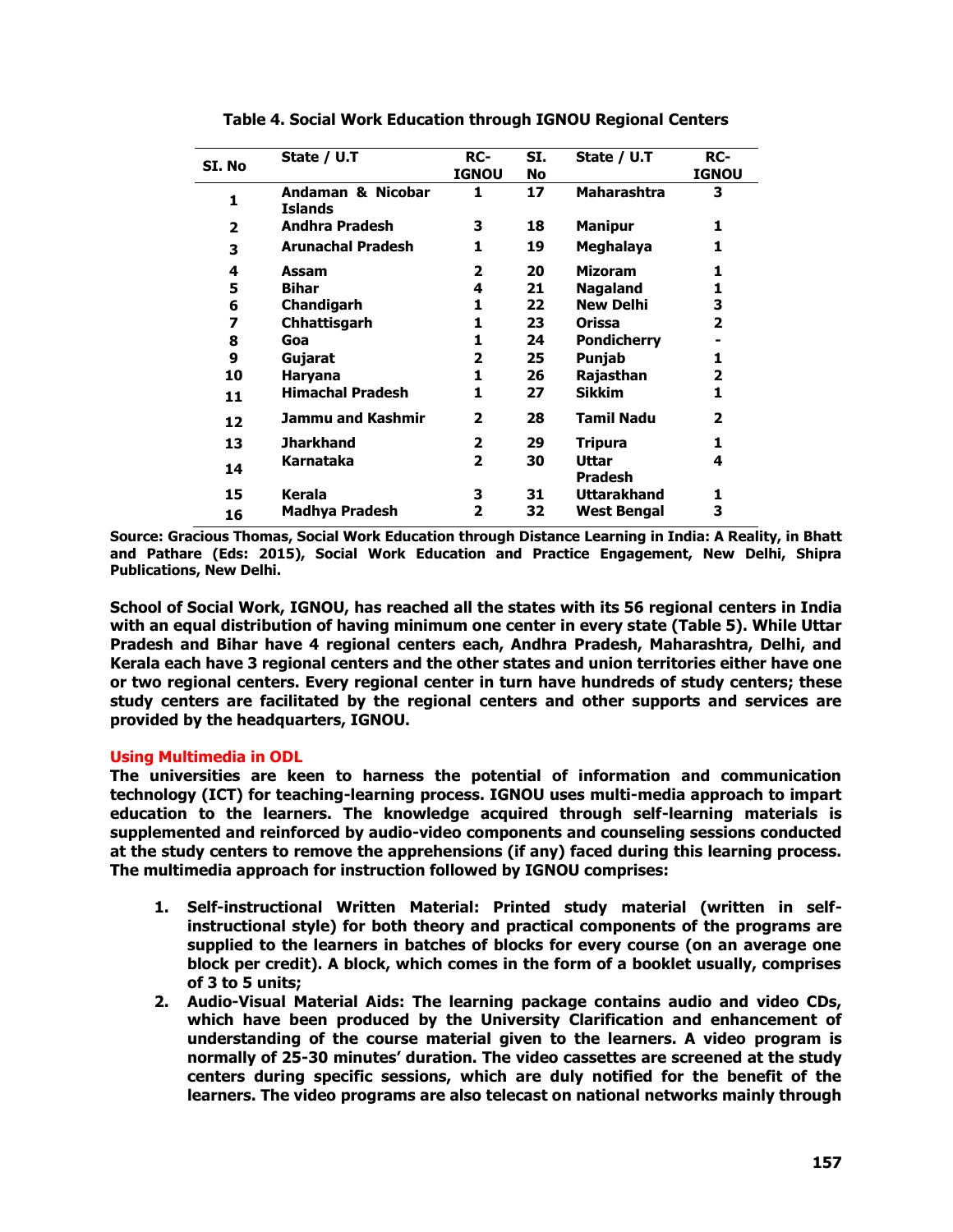**Doordarshan and GyanDarshan. All Gyan Vani stations are broadcasting curriculum based audio programs. In addition, some selected stations of All India Radio also broadcast the audio programs. Learners can confirm the dates for the programs from their study centers. The information is also provided through the university website;**

- **3. Counselling Sessions: Normally counselling sessions are held as per schedule drawn by the study centers. These are held mostly outside the regular working hours of the host institutions where the study centers are located**
- **4. Teleconferences: Live teleconferencing sessions are conducted via satellite through interactive GyanDarshan Channel as well as simulcast on 'Edusat' channel from the university studios at EMPC, the schedules of which are made available at the study centers**
- **5. Practicals/Project Work: Some programs have practical/project component also. Practicals are held at designated institutions for which schedules are provided by the study centers. Attendances for practical lessons are compulsory. For project work, comprehensive project guide in the form of a booklet is provided to the student along with the study materials (IGNOU, 2014).**



**Figure 3. Using Multimedia in ODL**

**This research found that only 33 per cent of the universities use multimedia approaches in imparting social work education (fig.3). The remaining six universities, which represent 67 per cent fails to use any multimedia approaches in imparting social work education. However, multi-media approaches are very much effective in the process of teaching-learning, provided both the teachers and the students utilizes the available opportunities properly. Since many of the universities are not using this approach, it is advisable to start using it and it is essential while imparting education through open and distance mode. However, there is no mechanism to monitor students participation in the online learning services.**

## **IGNOU Model of Distance Education**

**As mentioned above, IGNOU was established by an Act of the Parliament in September 1985, as an instrument for democratizing and augmenting opportunities for higher education, and widening access and providing a flexible and cost effective system of education. The university has carved a niche for itself in a short span and was conferred the honour of the "Center of**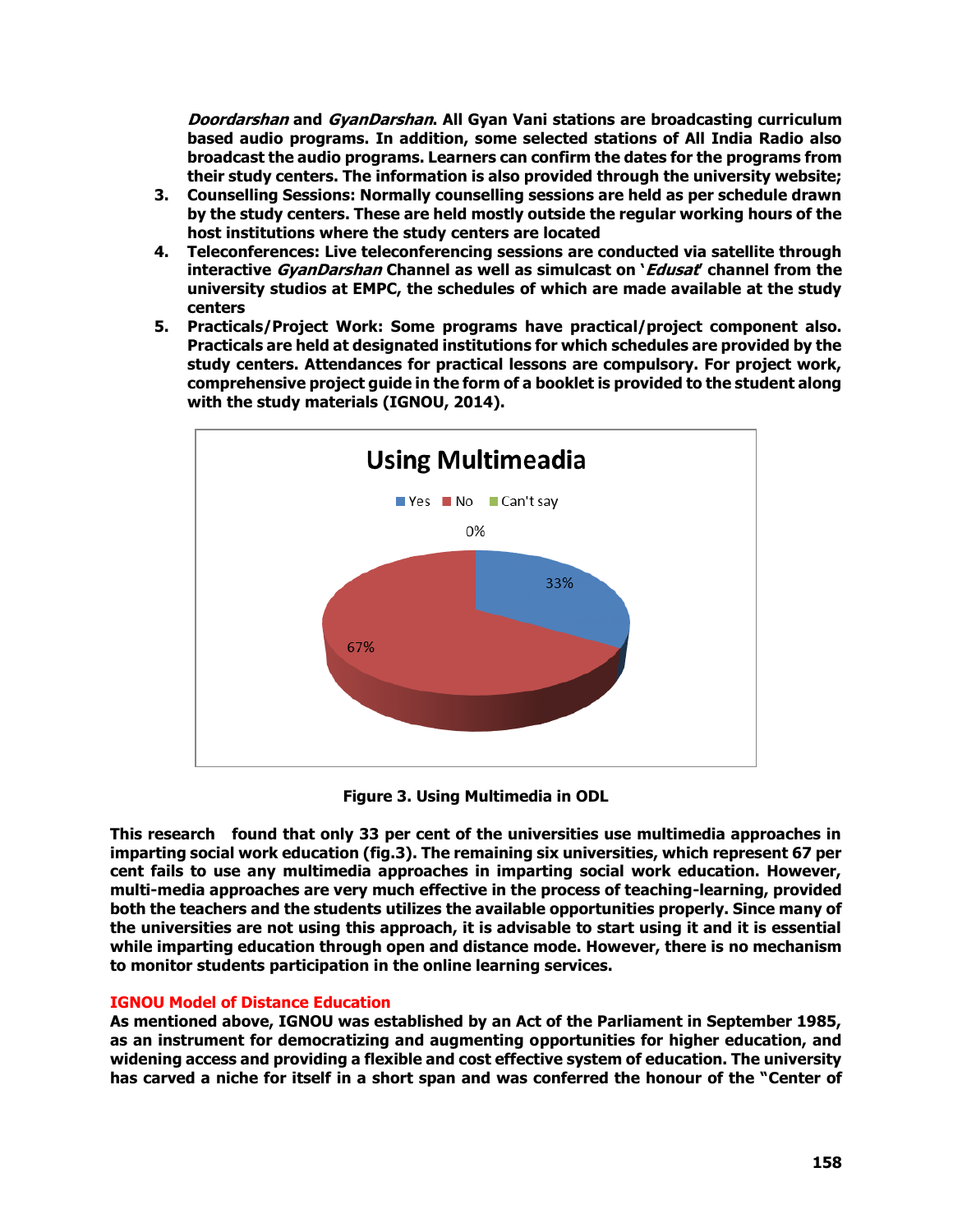**Excellence in Distance Education" by the Commonwealth of Learning (COL). The COL has also conferred "Award of Excellence for Distance Education Material" to IGNOU.**

**Some of the features of the university are:** 

- **1. national jurisdiction**
- **2. flexible admissions**
- **3. Individualized study centers**
- **4. use of modern education and communication technologies**
- **5. student support services**
- **6. modular programs, and**
- **7. resource sharing.**

**The headquarters of IGNOU is at Maidan Garhi in New Delhi. In 2013, the university had 67 regional centers, about over 3000 study centers, approximately 30 international study centers and has over three million students on the role making it the world's largest university.**

**Given the kind of nation-wide network supported by the multimedia components and expertise from the conventional system in the country, IGNOU has become an alternate model to launch quality program of study in social work for the wide variety of student population across the country from Kashmir to the Andaman and Nicobar Islands.**

**IGNOU has perhaps the unique status of employing maximum number of professional social workers at its headquarters as well as the regional centers. While the school of social work alone has eleven faculties having postgraduate degree in social work, the university has employed several academics in its other schools, regional centers as well as study centers. Almost 1500 academic counselors having MSW support the teaching and supervision of social work students both within and outside the country. IGNOU provides research scholarships to about one dozen scholars from social work to pursue M.Phil/PhD programs.**

**The university offers several programs (228 in 2013) leading to certificates, diplomas and degrees of professional, vocational, technical and awareness generating areas. IGNOU is also offering BSW, MSW, PGDSW, M.Phil and Ph.D in social work. In fact, IGNOU is the only university in India to have indigenously developed textbooks on social work, supplemented with audio and video programs in both English and Hindi. There is also interactive radio counselling and teleconferencing sessions for social work students, which no other university in the country provides.**

#### **The School of Social Work at IGNOU**

**The School of Social Work (SOSW) was established on 16 August 2007 with the approval of the President of India who is also the Visitor of the university. The school currently offers eight programs of study in social work and two on HIV and family education. Over 30, 000 students currently pursue these programs of study through ODL from within India and twelve other countries from India's neighborhood and the African continent. This makes SOSW the largest school of social work. SOSW gives utmost importance to research and has about 60 students pursuing M.Phil /PhD currently. The school also recognized Rajagiri College of Social Sciences, Kalamassery as a Research Center for research work.**

**SOSW is known for developing indigenous material on social work keeping in view the core value of competence. The school has produced over 200 titles with ISBN numbers and offers over 60 courses on social work and closely related topics in both English and Hindi. Apart from high quality print materials, the school also has produced about 75 video programs, which are on regular telecast and most of them are available in YouTube. The school also has direct**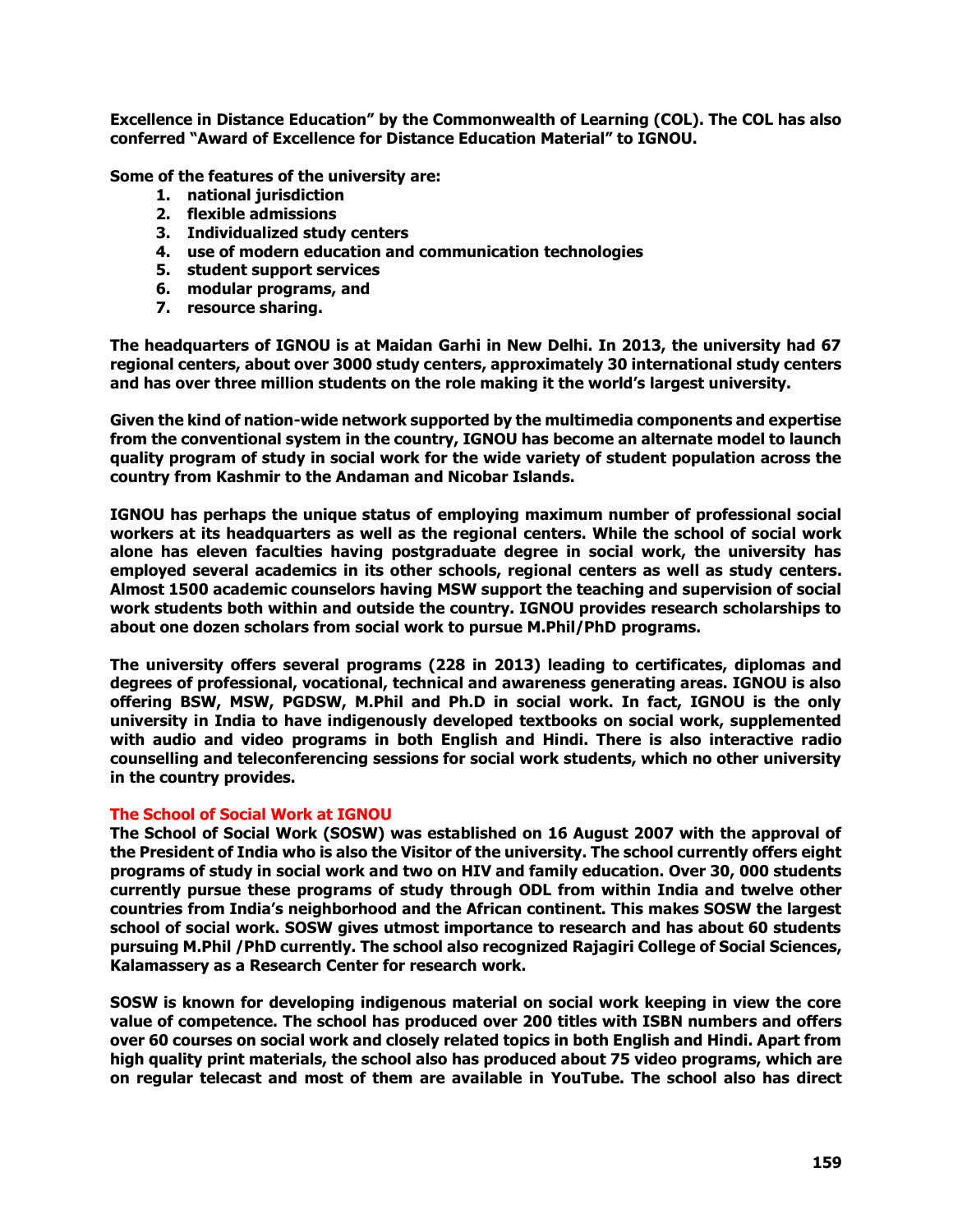**interactive teleconferencing sessions and interactive radio counseling for social work students within India and for the students covered under Pan African – e- network.**

**Keeping in view the recommendations of the first and Second Review Committee Report of the UGC on social work education, the SOSW has developed its programs of study addressing the issues of the rural and tribal population of the country. The school also revises its programs at least once in five years. The school has field action projects in open community settings as well as in Tihar Jails. Since 2004, the school has been organizing one Annual National Seminar on Social Work every year. It also organizes state level seminars all across the country.** 

**SOSW has a 100 million project through the Catholic Bishops Conference of India (CBCI) Chair. The school also houses the Mother Teresa Chair and the Center for Tibetan Studies. SOSW extensively participates in extension activities including reaching out to the homeless and victims of natural calamities all over the country. The school has the distinction of launching the first MSW program with specialization in Philanthropy and another one on Counseling. These programs originally started, as on– campus programs and have now became part of the ODL programs of the school.** 

#### **Social Work Practicum**

**The social work practicum components in all the programs of study being offered by IGNOU comprise 40 to 50 percent of the total weightage. While NACC and UGC criteria for practicum range from 33 to 40 percent, IGNOU has gone beyond those minimum standards to ensure that the social work programs through ODL is well designed and strongly founded to be professional in nature. For each program, separate fieldwork journals have been prepared giving objectives and targets for each year. The practitioners' guide and program guide spell out every detail to help both the student as well as the field supervisor. A professionally qualified supervisor having post-graduation in social work is guiding every student.**

**Perhaps IGNOU is the only university offering Doctoral Programs in social work with compulsory components of field practicum. The school does not admit graduates from other disciplines to its doctoral program, which is otherwise a practice even in central universities located in Delhi. Hundred percent attendances is mandatory in field practicum for all social work programs of IGNOU.**

#### **SOCIAL WORK EDUCATION THROUGH OPEN AND DISTANCE LEARNING: ACHIEVEMENTS AND CHALLENGES**

**ODL occupies a significant place in the Indian higher education system as it has played a major role in enhancing the gross enrollment ratio and democratization of higher education to large chunks of the Indian population. It has been successful in reaching out the unreached and provided a viable option in providing opportunities particularly for the disadvantaged groups such as those living in remote and rural areas, working people and women etc. for lifelong learning which has become more of a necessity in the present day globalized knowledge society. It has gained wider acceptance in India as it offers college/university level of education which is flexible and open in terms of methods and pace of learning; selection of courses and subjects, eligibility for enrollment, age of entry, conduct of examination and implementation of the programs of study. Besides providing opportunities for adding qualifications, it has remained an important source for updating knowledge and acquiring new knowledge in diverse disciplines.**

**India has one of the largest DE systems in the world, second only to China (UGC, 2017). Distance education in India is offered by various types of educational institutions viz. National Open University, State Open Universities; Distance Education Institutions (DEIs) at**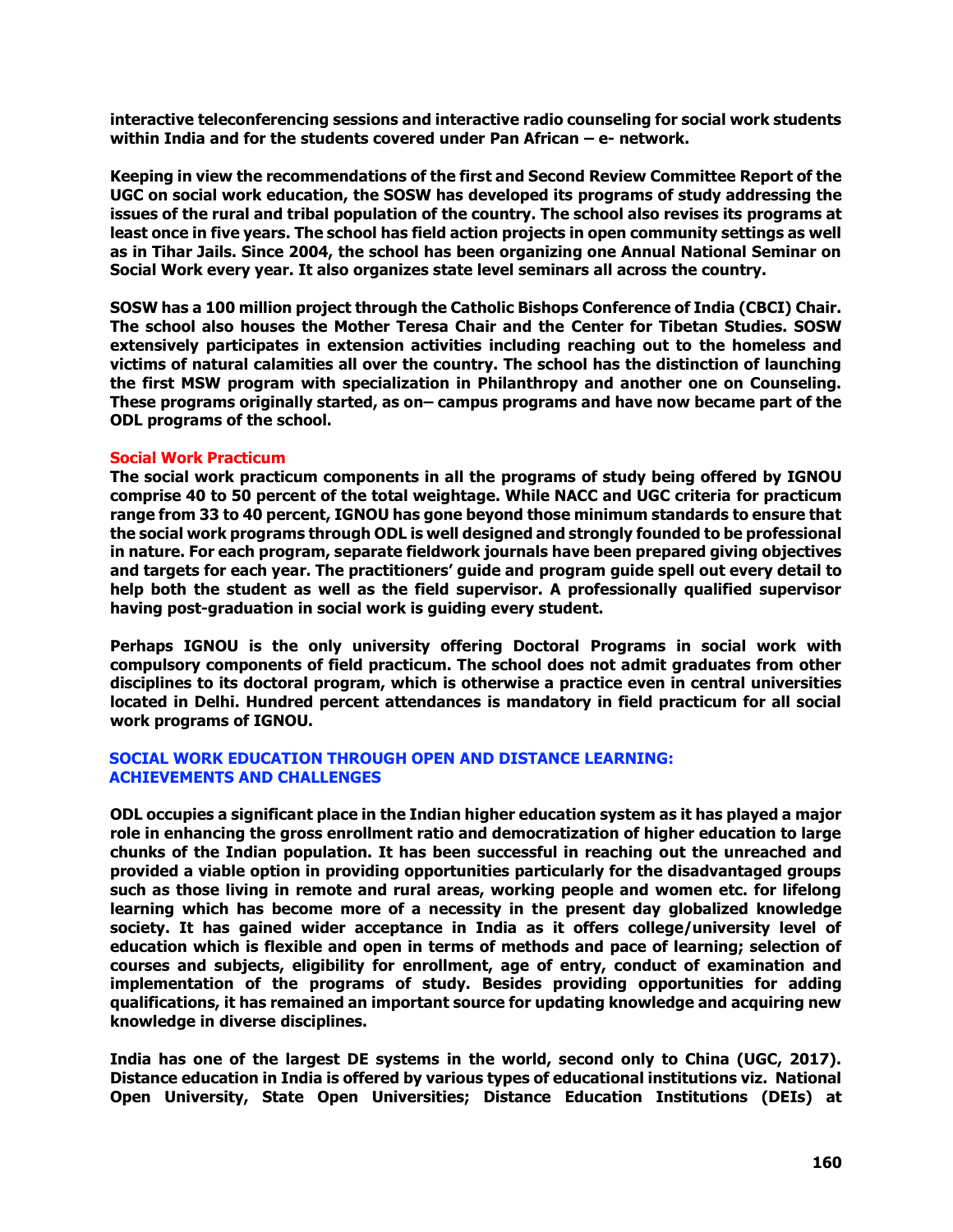**Institutions of National Importance; Central Universities; - State Universities, deemed to be Universities and State Private Universities. Besides that, distance education is also offered in various in various DEIs at Stand-alone Institutions like - Professional Associations, Government Institutions; and Private institutions.**

**In terms of student learning and satisfaction, distance education courses have been found to be comparable to traditional classroom courses (Schoech & Helton, 2001). Rafferty & Waldman (2006) reiterated the need for social workers to stay abreast of communication technologies that support virtual contact and practice. Distance education has become a critical method of delivering social work education because it has opened access to education for many people, including those in rural areas and in underserved communities, those who are far along in the careers, and those who are financially strained. Recently social work education is being completely delivered through distance education via online. The University of North Dakota and Texas State University offer complete MSW program through online. The Metropolitan State College Denver and Florida State University offers on line BSW and MSW program respectively. Even in Canada, the University of Calgary offers a one year MSW degree online. In one study 'online student' outcomes were comparable to the outcomes for 'face-to face' students in terms of knowledge and skills gained in class (Wile & Vinton, 2006).** 

**One of the major limitations in the distance education in social work is the lack of effective field work practice and supervision leading to lack of competency in doing work in the field. With respect to assessing practice effectiveness, the profession faces a much more complex and daunting task than those in professions where outcomes are more concrete. Documenting those social workers interventions halted further delinquency or resolved marital conflicts is usually more difficult than measuring whether an engineer's plans produced a good bridge or a surgeon's operation cured a physical defect (Bisno & Cox, 1997). The social work education through distance learning has minimal recognition in India. It is also a fact that social work profession in India is struggling for professional status despite eight decades of its existence (Dash, 2016).A number of studies have been conducted to evaluate the effectiveness of distance education. The various aspects of distance education like learner outcomes, cost effectiveness, growth of students have been studied by Garrison, 1987; Fulford & Zhang, 1993; Holmberg, 1989; and Verduin & Clark, 1991 reveals the effectiveness of distance education. Some other researchers conducted by Berman & Wilson, 1995; Forster & Rehner, 1998; Rooney & Macy, 1998; Wise & Petracchi,1998; Raymond, 1996; Thyer, Polk & Gaudin, 1997 have examined the quality of distance education programs in social work in terms of technology related issues, faculty and students perceptions and cost effectiveness revealed positives outcomes of distance education.**

**It is gaining prominence because it reaches a broader student audience, addresses student needs, saves money, and uses principles of modern learning pedagogy (Zarghami and Hausafus, 2002). Although differences exist between distance education and face-to-face instruction, evidence suggests that distance education can make graduate study available to a larger number of students and that it is at least as effective as classroom instruction, in terms of student learning (Weinbach, Gandy & Tartaglia, 1984 quoted by Blakely 1992). However, in India, social work education through open and distance mode is still looked at by social work educators and practitioners with suspicion, some have rejected it altogether while some still question, exhibit inhibition, raise doubts and concerns and are still not ready to accept it completely. Lange (1986, cited from Pawar, 2000 cited in Saumya, 2013). There is no research available in India on effectiveness of social work through distance education as it is still in its nascent stage. The flexibility of the system and the rapid advancement of technology has contributed to the recognition of ODL as an effective means of education. Though the technological facility to impart distance education varies from Institutions to institutions, it is accepted by learners who are marginalized and disadvantaged owing to various reasons. The demand for**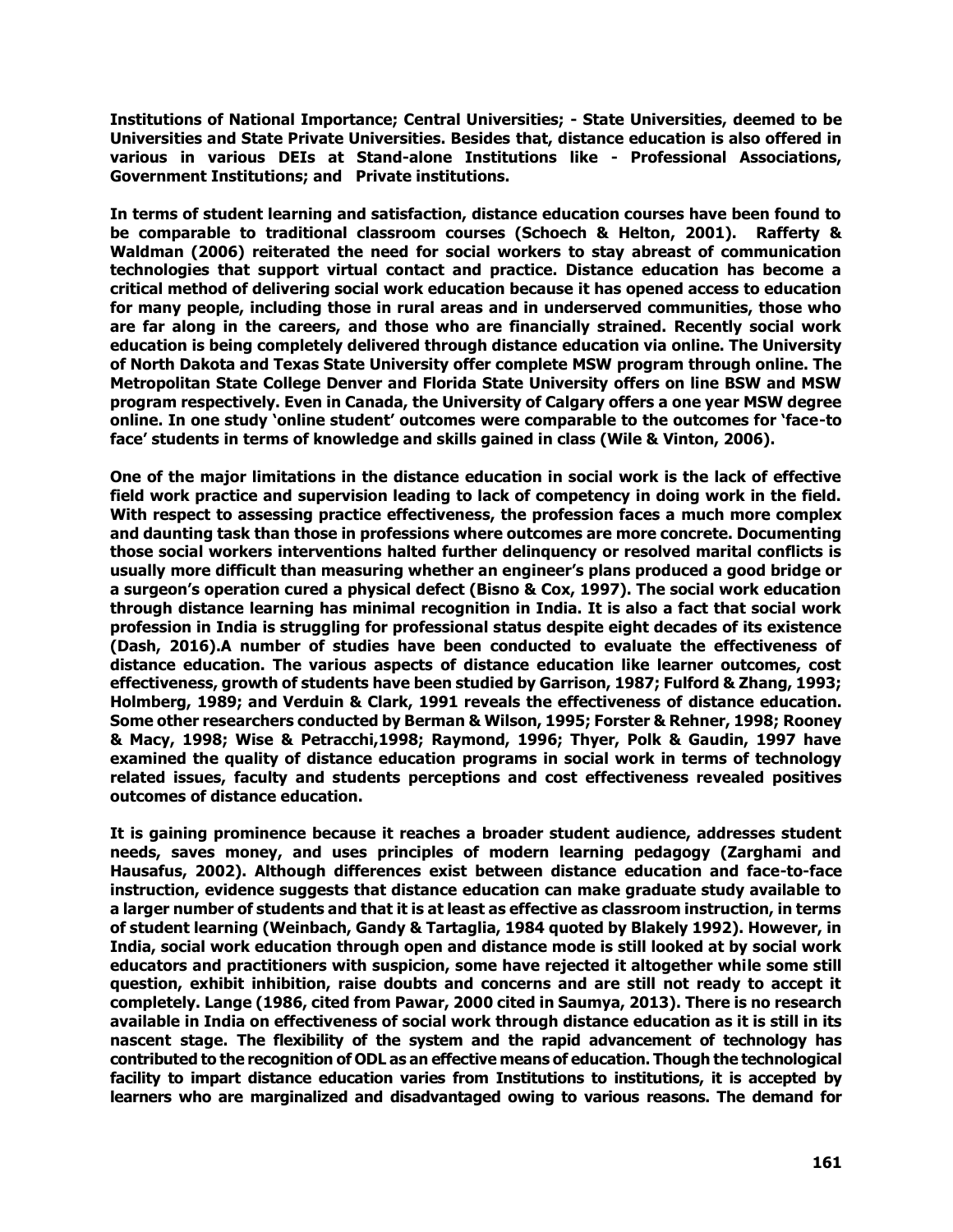**distance education in India is growing as it provides flexibility in learning. ODL offers a more convenient and cost effective method of learning to its students. Governments worldwide are promoting more and more the use of open and distance learning as a complementary approach to traditional educational structures in order to meet the new and changing demands for education and training in the twenty fifth century (Gutierrez, 2010).** 

## **CONCLUSION**

**The article will definitely be helpful to the readers, academicians in social work and policy makers in understanding the various dimensions, modalities of social work education through ODL mode in India due to the unavailability of any major research in social work education through ODL mode. The IGNOU model has been presented for understanding how education can be imparted through ODL effectively. After studying various aspects, it was observed that IGNOU model of social work education through ODL mode is one of the successful model which can be replicated by other universities/institutions.** 

## **BIODATA and CONTACT ADDRESSES of AUTHORS**



**Dr. Bishnu Mohan DASH is Assistant Professor (Senior Scale) in Department of Social Work at Bhim Rao Ambedkar College (University of Delhi). Dr Dash has completed his M.Phil and PhD from University of Delhi and has completed ICSSR Post-Doctoral Fellowship (thesis submitted in 2017). He has also authored/coauthored/edited eight books. He has published more than thirty papers in various reputed National and International Journals and contributed chapters for Post Graduate Course in Social Work (MSW)/ Social work and Counseling of Indira Gandhi National Open University, New Delhi. He is also an editorial board member in several national and international journals. He has completed a number of research projects and organized various workshops and seminars and** 

**has been a very active academician and researcher in social work. His areas of interest are Rural Development, Child welfare, social work education.**

**Dr. Bishnu Mohan DASH Department of Social Work, Bhim Rao Ambedkar College(University of Delhi), Main Wazirabad Road, Yamuna Vihar, Delhi, Postal code-110094, INDIA Phone: 0-9910718789 [Email: bishnudash2006@gmail.com](mailto:Email:%20bishnudash2006@gmail.com)**



**Dr. Rambabu BOTCHA is the Assistant Professor, Department of Social Work, Rajiv Gandhi National Institute of Youth Development, Tamilnadu (India). He has received his Ph.D and M. Phil in Social Work from the Indira Gandhi National Open University (IGNOU), New Delhi. He has published 20 papers in peer reviewed national/international journal/edited volumes to his credit. He has presented 22 papers in various national and international conferences. His area of Interest is social work education, field work practice and youth development.**

**Dr. Rambabu BOTCHA Department of Social Work, Rajiv Gandhi National Institute of Youth Development, Sriperumbudur, Chennai, Postal code-602105, India Phone: 8527537803 Email: [ramamsw123@gmail.com](mailto:ramamsw123@gmail.com)**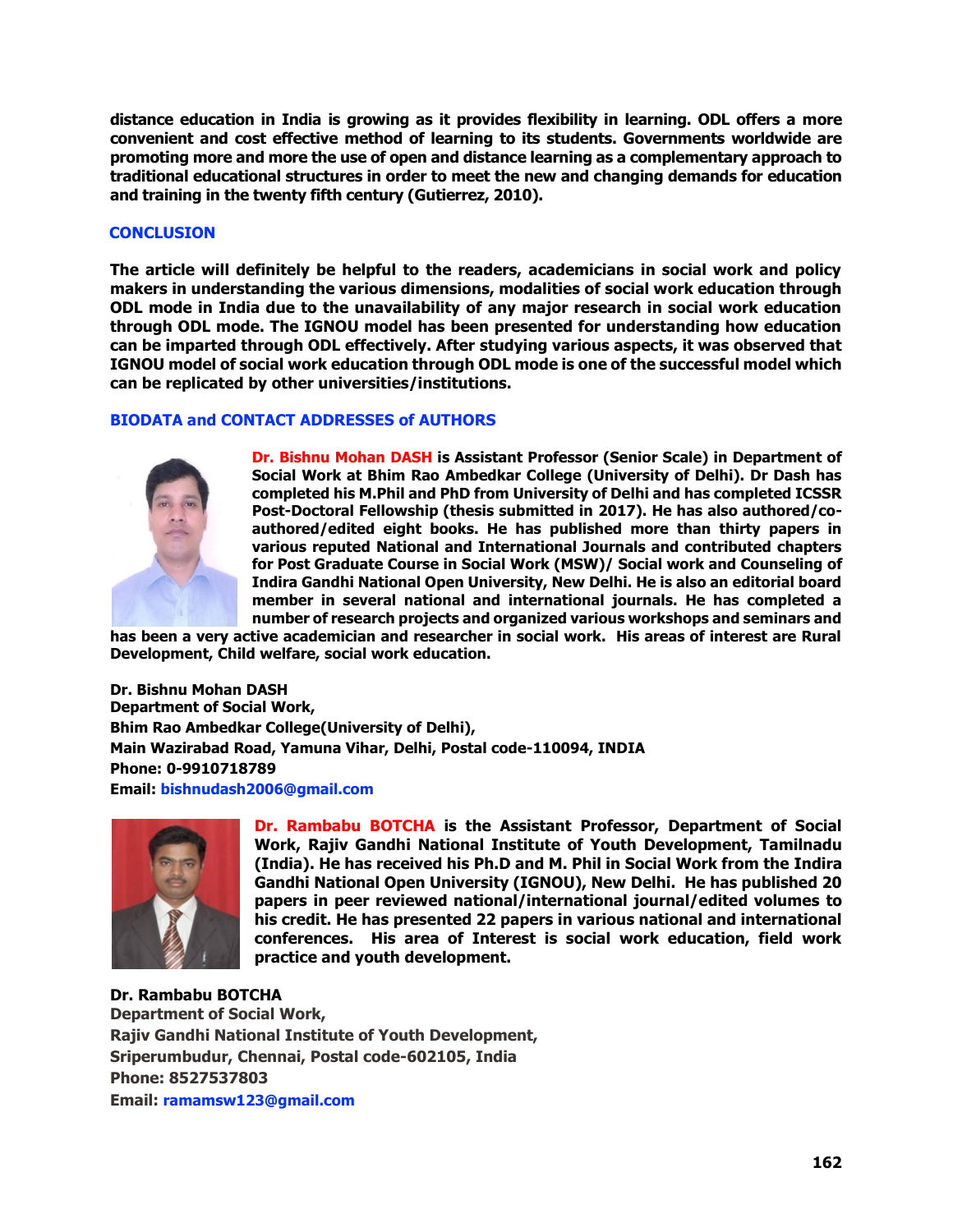#### **REFERENCES**

- **Aara, R. (2013). Supervision in social work practicum in ODL and Conventional system. a comparative study, thesis submitted to the school of social work, Indira Gandhi National Open University, New Delhi.**
- **Abels, P. (2005). The way to distance education. In P. Abels (Ed.), Distance education in social work: Planning, teaching, and learning (pp. 3-22). New York, NY: Springer.**
- **Allen, I. E., & Seaman, J. (2008). Staying the course: Online education in the United States, 2008. Needham, MA: Sloan Consortium (Sloan-C). Retrieved from [http://sloanconsortium.org/publications/survey/staying\\_course](http://sloanconsortium.org/publications/survey/staying_course)**
- **American Association of University Professor (1998). Subcommittee on distance learning, 84(3), 30-38.**
- **Barclay, B. (2012). Undergraduate social work students: Learning interviewing skills in a hybrid practice class. Thesis submitted in Colorado state university, Fort Collins, Colorado. P.2**
- **Berman, G. S., & Wilson, B. R. (1995, March). A case study: Social work education by distance delivery in a remote arctic region of northwest Alaska. Paper presented at the Annual Program Meeting of the Council on Social Work Education, San Diego, CA.**
- **Bisno, H., & Cox, F. (1997). Social Work Education: Catching up with the present and the future, Journal of social work education, 33(2), 373-387.**
- **Blakely, T. J. (1992). A model for distance education delivery. Journal of Social Work Education, Vol. 28, No. 2, 214-221.**
- **Bourn, D., & Bootle, K. (2005). Evaluation of a Distance Learning, Post Graduate Advanced Award in Social Work Program for Child and Family Social Work Supervisors and Mentors. Social Work Education, 24 (3), 343 — 362. DOI: 10.1080/02615470500050644.**
- **Collins, S. (2007). Open and Distance Learning in Qualifying Social Work Education in Britain and the USA: Celebrating Diversity and Difference. Social Work Education, 27(4), 422 — 439. DOI: 10.1080/02615470701379792.**
- **Dash, B.M. (2016). Eight decades of social work education in India: Still Struggling for Professional Status" Millennium Post, July 16, p.8**
- **Derrick, M.G. (2003). Creating environments conducive for lifelong learning. New Directions for adult and continuing education, 100 (5-18).**
- **Forster, M. & Rehner, T. (1998). Information technologies, teaching to use: using to teach. Binghamton, NY: Haworth Press.**
- **Fulford, C.P. & Zhang, S. (1993). Perceptions of Interaction: The critical predictor in distance education. American Journal of distance education, 7(3), 8-21**
- **Garrison, D.R. (1987). Researching drop out in distance education. Distance education, 8(1), 95-101.**
- **Goel, A., and Goel, S. L. (2009). Distance Education: Principles, Potentialities and Perspectives. New Delhi: Deep and Deep publication.**
- **[Gutierrez,](javascript:void(0);) I. P. (2010). Global Perspectives in Open and Distance Learning and Open Learning Resources. [Distance Learning,](file:///C:/pqdweb/ipanto%3fRQT=318&pmid=67077&TS=1279610877&clientId=43456&VInst=PROD&VName=PQD&VType=PQD) 7(1), 16-21.**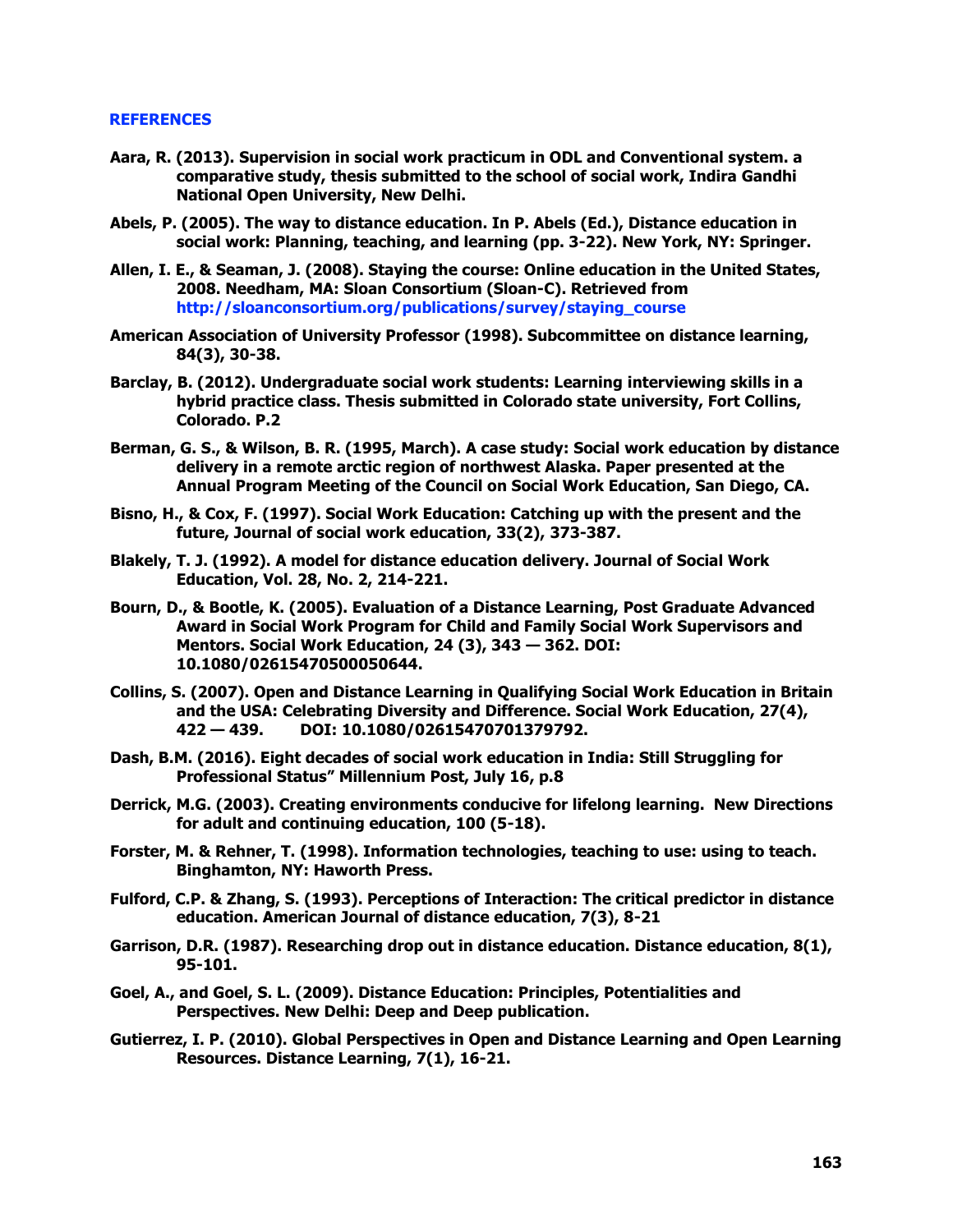**Holmberg, B.(1986). The growth and structure of distance education. London: Croom-Helm.**

- **Horwath, J., &Shardlow, S. M. (2000). Empowering learners through open (distance) programs: an evaluation of a practice teaching program. Social Work Education, 19 (2), 111- 123. DOI: 10.1080/02615470050003502.**
- **Metropolitan State College of Denver, Social Work Department (2002). Proposal for distance education. Presented to the Council on Social Work Education's Commission on Accreditation for review. Denver.**
- **Patchner, M. A., Wise, S., & Petracchi, H. (1998, March). Teaching research: An evaluation of ITV and face-to-face instruction. Paper presented at the Annual Program Meeting of the Council on Social Work Education.**
- **Pawar, M. (2000). Social Work Education through Distance Mode in India: A Proposal. Indian Journal of Open Learning. 61 (2), 196-211.**
- **Rafferty, J. & Waldman, J. (2006). Fit for virtual social work practice. Journal of technology in human services, 24(2-3), 1-22.**
- **Raymond, F. B. (1996). Delivering the MSW curriculum to non-traditional students through interactive television. In E. T. Reck (Ed.), Modes of professional education II: The electronic social work curriculum in the twenty-first century. (Vol. 20). Tulane studies in social welfare. New Orleans, LA: School of Social Work, Tulane University**
- **Raymond, F. (2005). The history of distance education in social work and the evolution of distance education modalities. In P. Abels (Ed.), Distance education in social work: Planning, teaching, and learning (pp. 23-40). New York, NY: Springer**
- **Saumya (2013). Social work through distance education: Commitments for justice, equity, and inclusion of the marginalized. Perspectives in social work, vol.28 (1 &2 ), 47-64**
- **Schoech, D. & Helton, D. (2001). Qualitative and Quantitative analysis of a course taught via classroom and internet chat room. Qualitative social work, 1(1), 111-124.**
- **Srivastava, M. (2002). A comparative study on current trends in distance education in Canada and India. Turkish Online Journal of Distance Education, 3(4), Available at: <http://tojde.anadolu.edu.tr/tojde8/articles/srivastava.htm>**
- **Thomas, Gracious (2015) Social Work Education through Distance Learning in India: A Reality, in Bhatt, S. & Pathare, S. (Eds: 2015), Social Work Education and Practice Engagement, New Delhi, Shipra Publication.**
- **Thomas, G.(2013), Supportive role of the "CBCI Chair" at IGNOU in ODL program development. AAOU Journal, Vol.8, No.1, 83-89.**
- **Thyer, B.A.; Polk, G.; Gaudin, & J.G.(1997). Distance learning in social work education: A preliminary evaluation. Journal of social work education, 33, 363-367.**
- **University Grants Commission, (1980). 'Review of Social Work Education in India: Retrospect and Prospect', Report of the Second Review Committee, New Delhi.**
- **Vreduin, J.R & Clark, T.A. (1999). Distance education: The foundations of effective practice:San Francisco: Jossey- Bass.**
- **Weinback, R.W; Gandy, J. & Tartaglia, L. (1984). Addressing the needs of the part time student through interactive television: An evaluation. Arete, 9, 12-29.**
- **Wilke, D. & Vinton, L. (2006). Evaluation of the first web based standing MSW program. Journal of social work education, 42, 607-620.**